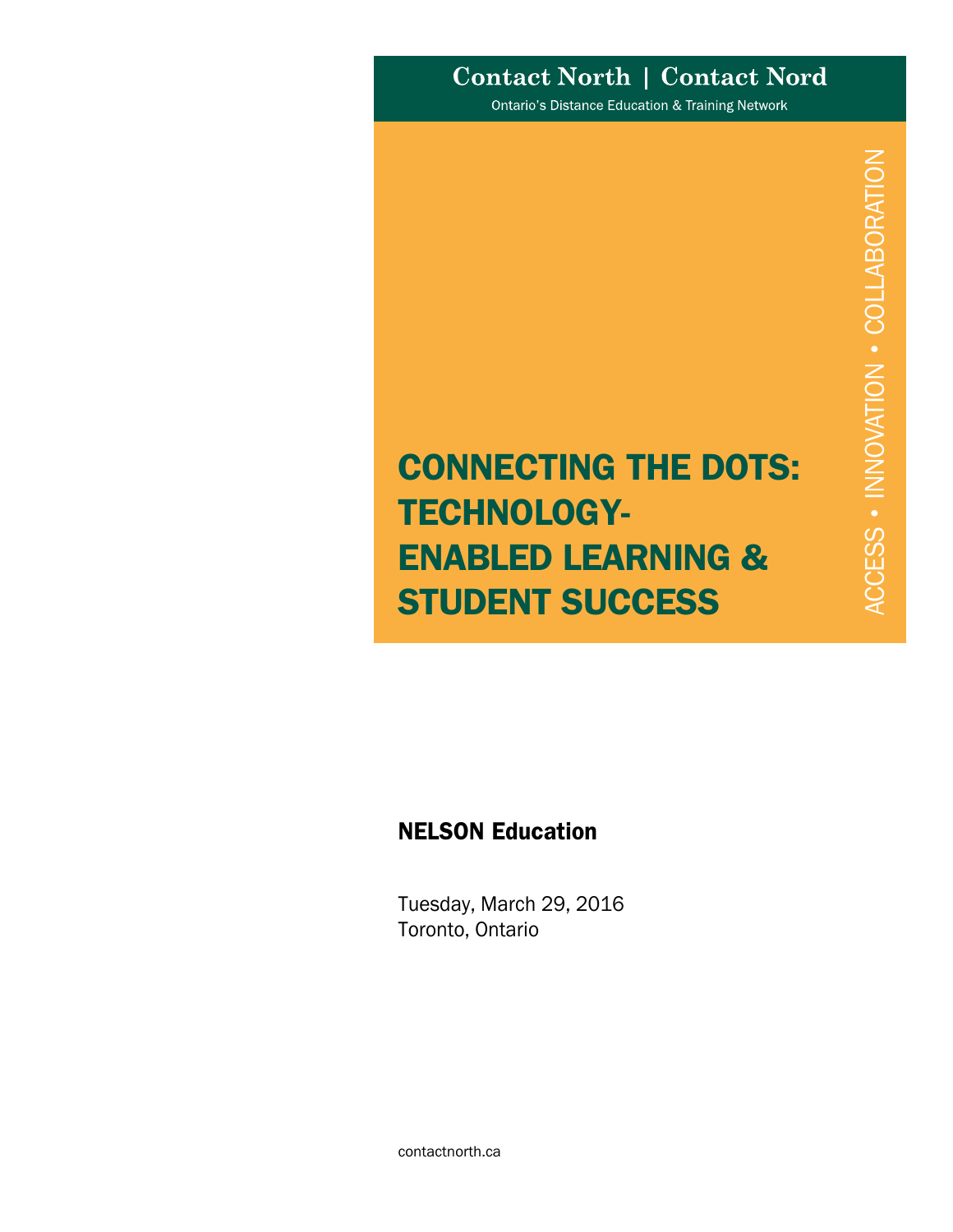Nelson publishing is to be congratulated on bringing together a select group of those working on innovation, change and transformation in Ontario's higher education system.

Online learning is an established, integrated part of the higher education learning landscape in Canada and other parts of the world. In the US, for example, 2.85 million learners are studying their college or university program entirely online and an additional 5.8 million will take one or more fully online course as part of their program of studies. Blended learning is increasingly the standard for how teaching in higher education is undertaken. Technology-enabled learning is a world-wide feature of higher education.

But there are challenges. Not all faculty, even in colleges and universities with a strong commitment to online learning, support online learning – some 35-45% do not consider online learning of sufficient quality or efficacy. Not all courses have high levels of student engagement and some provide few opportunities for students to construct their learning. Not all online programs and courses are well designed – indeed, one massive open online course (MOOC) offered by Coursera was withdrawn after one week because it was so poorly designed. Ironically, the course was Fundamentals of Online Education: Planning and Application.

If online learning is to continue to develop, expand and become even more central to all of our higher education systems, then we need to expand some key boundaries, experiment with new approaches and test new limits, especially in the following three key areas:

- 1. The notion of "program"
- 2. The role of faculty
- 3. The nature of student support services

Let's look at some challenges and opportunities with a view to stimulating an inspired conversation.

#### Key Issue 1: The Notion of "Program"

The University of Wisconsin started to offer a competency route to a degree based on creative and thorough competency assessments. Known as the "flex option", courses are not required, but rubrics for competency are very clear and explicit, making learning focused and direct. The university suggests appropriate learning resources for learners to use to support program completion. Students can use the mentoring and coaching services of the University when they feel the need for assistance. When ready, the student calls for a mastery assessment.

Such a program in similar to the Western Governors University offerings where degrees are based not on time served or courses completed, but on competencies demonstrated. These institutions are not alone in doing so. In the United States, Southern New Hampshire University, Capella University, Kaplan University and Walden are all offering this same "flex" route to a degree. In his call for free College education in the United States, President Barack Obama recognized these developments as "game changers" for skills<sup>1</sup>.

This flexible model is growing quickly in the US and around the world. It marks the end of the Carnegie unit – time served in class coupled with

<sup>1</sup> Speech in Buffalo, New York, August 22,2013.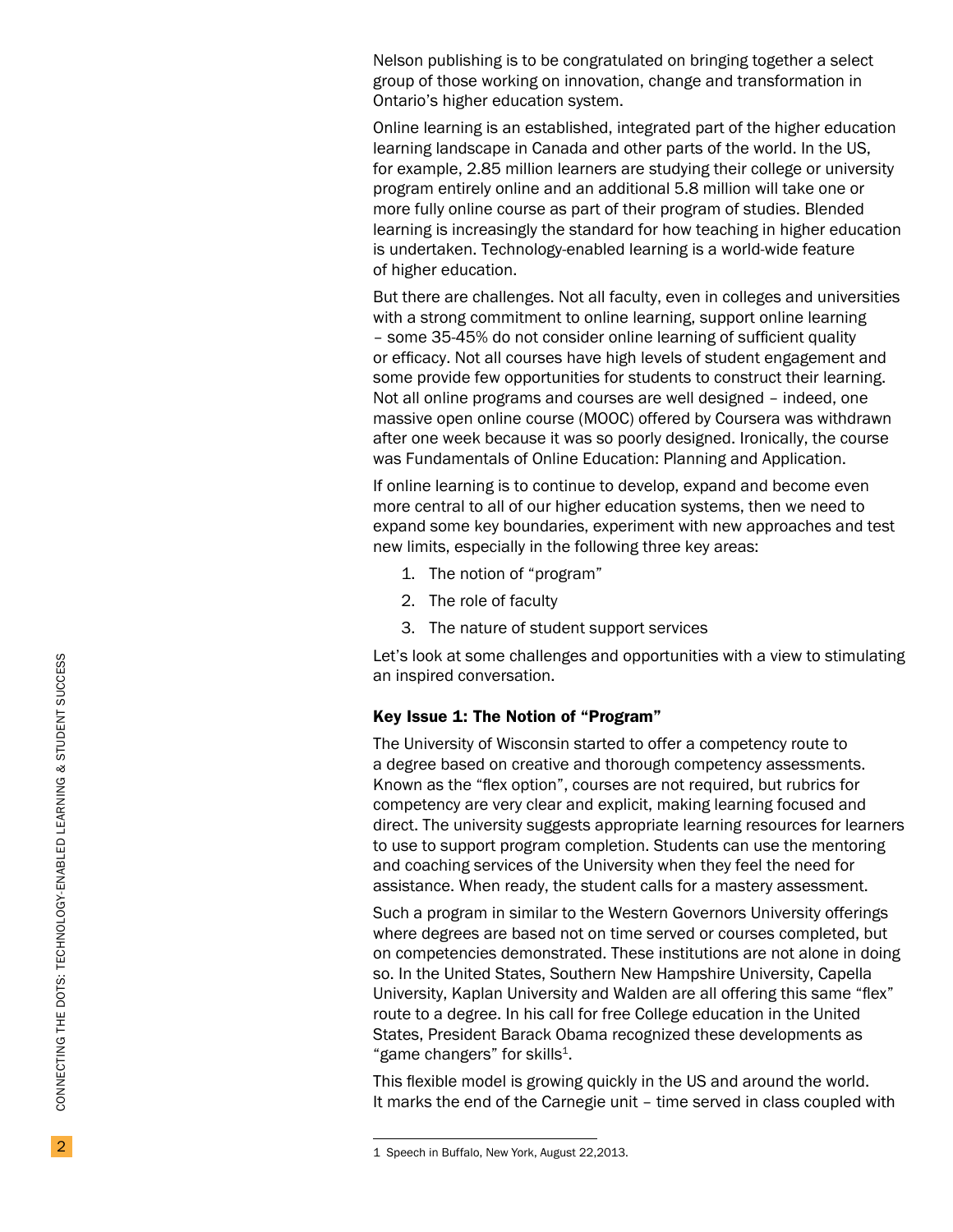course-based assessment – as the basis for program completion and the beginning of a movement to "unbundle" education. But these are simply different routes to completing the requirements of a program. Wisconsin, Capella, Kaplan and others pursuing this flex approach are still defining what a student needs to know so as to qualify for their degree.

But is this how it will be in the future? 35 million students registered for one of the 4,200 MOOCs available and it is the case that many adult learners are constructing the programs that matter to them, often combining subjects and interests which colleges and universities are yet to identify as opportunities – like food engineering technology, genetic forestry, and computer furniture designer. They are re-defining a program of study as something they construct and our faculty, colleges and universities support and recognize.

To make this more concrete, the National Research Council dedicated \$20 million over five years (2014-2019) for the Learning and Performance Support Systems (LPSS) which is described as follows:

In the long term, working with strategic industry partners, LPSS will develop a learning and performance support infrastructure that will host and deliver the following key services:

- Learning services and a resource marketplace, providing content and service producers with unfettered access to customers, and employees (and prospective employees) with training and development opportunities;
- Automated competency development and recognition algorithms that analyze workflows and job skills and develop training programs to help employees train for specific positions;
- A personal learning management tool that will manage a person's learning and training records and credentials over a lifetime, making it easier for employers to identify qualified candidates and for prospective employees to identify skills gaps; and
- A personal learning assistant that enables a student or employee to view, update and access training and development resources whether at home or on the job, at any time.

The LPSS infrastructure includes underlying technologies to support these services, including identity and authentication services, cloud access and storage challenges, personal records and credentials, document analysis and analytics, and interfaces to third-party services such as simulation engines and other advanced training support services.

In short, this work enables learners to design, develop and track their learning – learning that matters to them.

Many learners will still follow prescribed programs. Indeed, they will have to so as to qualify for a Red Seal trade, or as a nurse, accountant, lawyer or many other "regulated" professions or trades. But so many of the jobs available now, and , yet to be created, are not regulated or controlled – learners can and will construct their own learning playlists for the knowledge and skills they need to be successful.

What self-managed learners need is recognition and certification. This means our colleges and universities need to focus on competency-based assessments for prior learning, work-based learning accreditation, quick and automatic block transfer arrangements and recognition of skills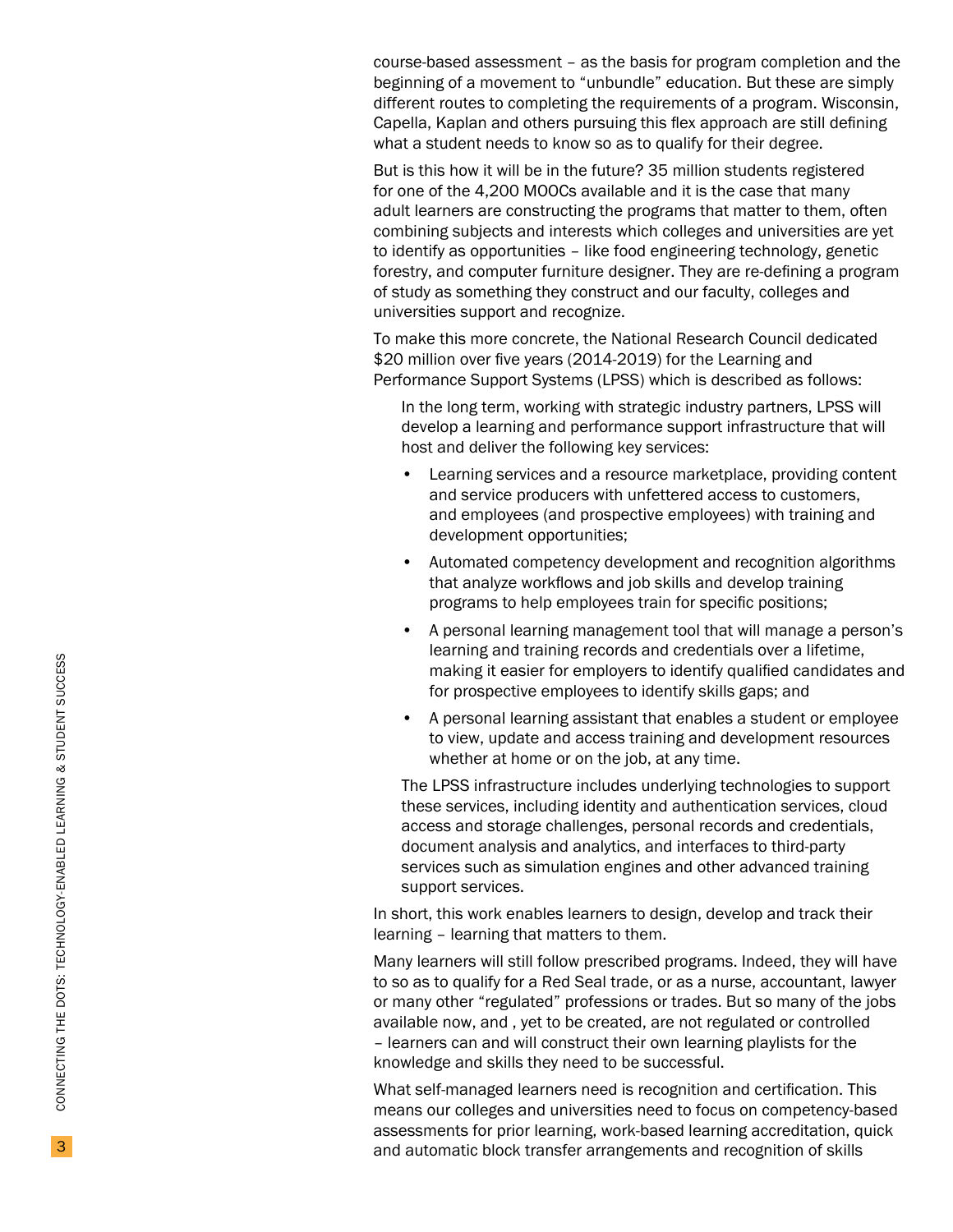for partial credit. They also need to stop thinking that quality is about residency, time in class of being taught by "their" professor.

Success may not be just about successfully completing programs designed by a college or university: it may increasingly mean securing recognition and certification for programs the student has designed for themselves.

#### Key Issue 2: The Role of Faculty +

The role of faculty is changing quickly for a variety of reasons. For one, the speed at which knowledge is changing is increasing. Buckminster Fuller created the "Knowledge Doubling Curve". He noticed that until 1900, human knowledge doubled approximately every century. By the end of World War II, knowledge was doubling every 25 years.

Today things are not as simple as different types of knowledge have different rates of growth. For example, nanotechnology knowledge is doubling every two years and clinical knowledge in medicine every<br>18 months. But, on aver[age,](http://www-935.ibm.com/services/no/cio/leverage/levinfo_wp_gts_thetoxic.pdf) human knowledge is doubling every<br>13 months. According to IBM, the build out of the "internet of things" will lead to the doubling of knowledge every 12 hours. So as to stay current as an educator, not to mention researcher, faculty members must be networked, connected and collaborators.

Second, teaching is more complex. Not only do we have access to more knowledge, but the technology available to support learning is substantial and changing all the time.

Here are some technologies which are emerging and which will impact college and university learning:

# 1. Machine Learning and Artificial Intelligence will increasingly be used to enable adaptive learning.

Advances in artificial intelligence and machine learning are occurring rapidly, as can be seen in the growth of predictive systems, robotics and new analytics products. As these developments continue, "smart" devices (we already have smart thermostats, fridges, televisions) will become ubiquitous. Such smart systems will be embedded in the devices we use for learning and will begin to identify patterns of behaviour and activity which require either remediation or accelerated learning.

Such adaptive systems will become more and more personalized over time, as individual patterns of activity and behaviour shape the use of content, assessment and interactions. Learning management systems designed simply as delivery mechanisms for content will be replaced by adaptive system in which interaction drives content.

# 2. Hand held, mobile and integrated devices will continue to develop and become the de facto tools for learning, communication and peer networking.

Hand held and mobile devices are already in the possession of close to 4 billion persons. New, faster devices, which are also lighter and cheaper, will increase adoption and use of these devices, which will also carry more functionality and will have intelligent "apps" to support learning. The recently launched Osmo add-on for iPad enables the iPad to support a range of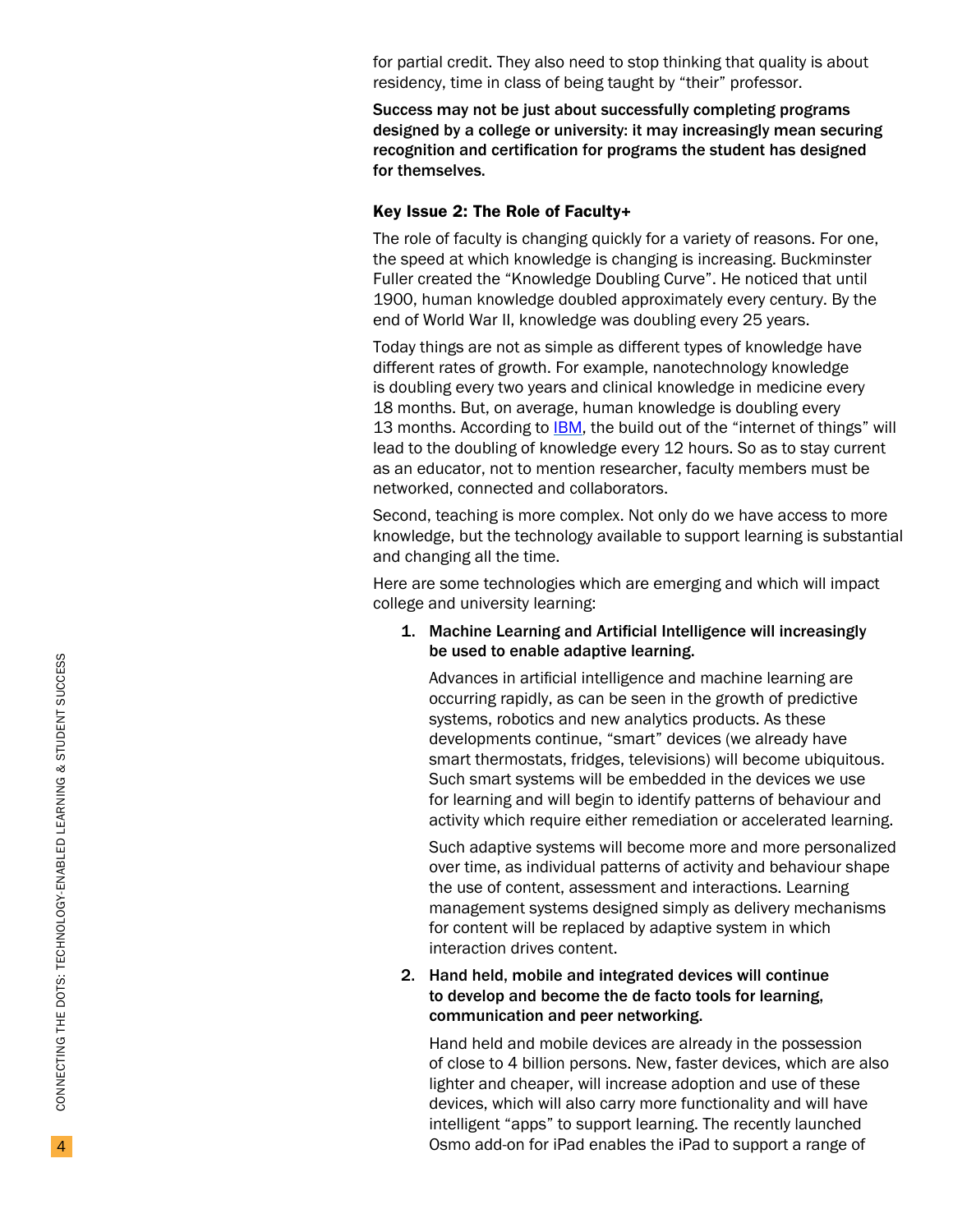games for learning in three dimensions 2.

We can expect more third party "add-ons" and apps which will extend the utility of such devices. We can also expect these devices to strengthen their ability to connect to social networks.

## 3. Predictive Analytics will grow in significance in terms of student retention and learner support.

Big data analytics are already in use in student recruitment centres, aiming to identify likely candidates from pools of inquirers. Such data sets are also being used to predict, from assessment data, students who are most likely to drop-out or temporarily withdraw, based on their patterns of attendance, assignment submission and assignment performance.

These data are used to spur active intervention with a view to increasing retention and completion. But this is the top of the iceberg. We are likely to see much more use of data and analytics aimed at ensuring mastery of knowledge and skills and effective learning. Such predictive analytics will significantly improve, the more they are used since the aggregated data on which they depend will be continuously enriched.

### 4. Interconnectivity of devices and systems will be a significant feature of the "internet of things" and activities.

Homeowners can manage their furnaces from the other side of the world, check who is arriving at their door while in flight and deposit cheques in their bank account without leaving home.

Connectivity and integration are the buzzwords driving the internet of things. Look at developments in health care. Blood pressure can be monitored continuously by means of the Apple Watch and other devices; exercise trackers are embedded into smartphones; diabetes monitoring is now possible with third party add-ons to a smartphone and soon, we are advised, simply blood tests for a range of conditions will be possible through add-on devices for tablets and smartphones.

Imagine these developments for learning – new developments in the field of study are flagged instantly, on the fly testing for competencies and skills, instant connection to global expert presentations on topics studied in a course, and real-time viewing of skills in action for apprentices.

# 5. Gamification and virtual reality will enable significant advances in teaching a range of subjects, especially laboratory based subjects.

Simulations already exist in chemistry, physics, biology, engineering and other sciences. Second Life and other similar products remain in use. What is likely to occur is the significant advances in gamification and simulation and the development of easier to use, faster and more innovative "creation engines", making the development of simulations and games easy for those without significant experience.

Some of these already exist, but others are in development.

<sup>2</sup> For more information, see [http://blogs.wsj.com/personal-technology/2014/05/22/osmo-digital](http://blogs.wsj.com/personal-technology/2014/05/22/osmo-digital-toy-aims-to-bring-ipad-addicted-kids-back-to-real-life/)[toy-aims-to-bring-ipad-addicted-kids-back-to-real-life/](http://blogs.wsj.com/personal-technology/2014/05/22/osmo-digital-toy-aims-to-bring-ipad-addicted-kids-back-to-real-life/)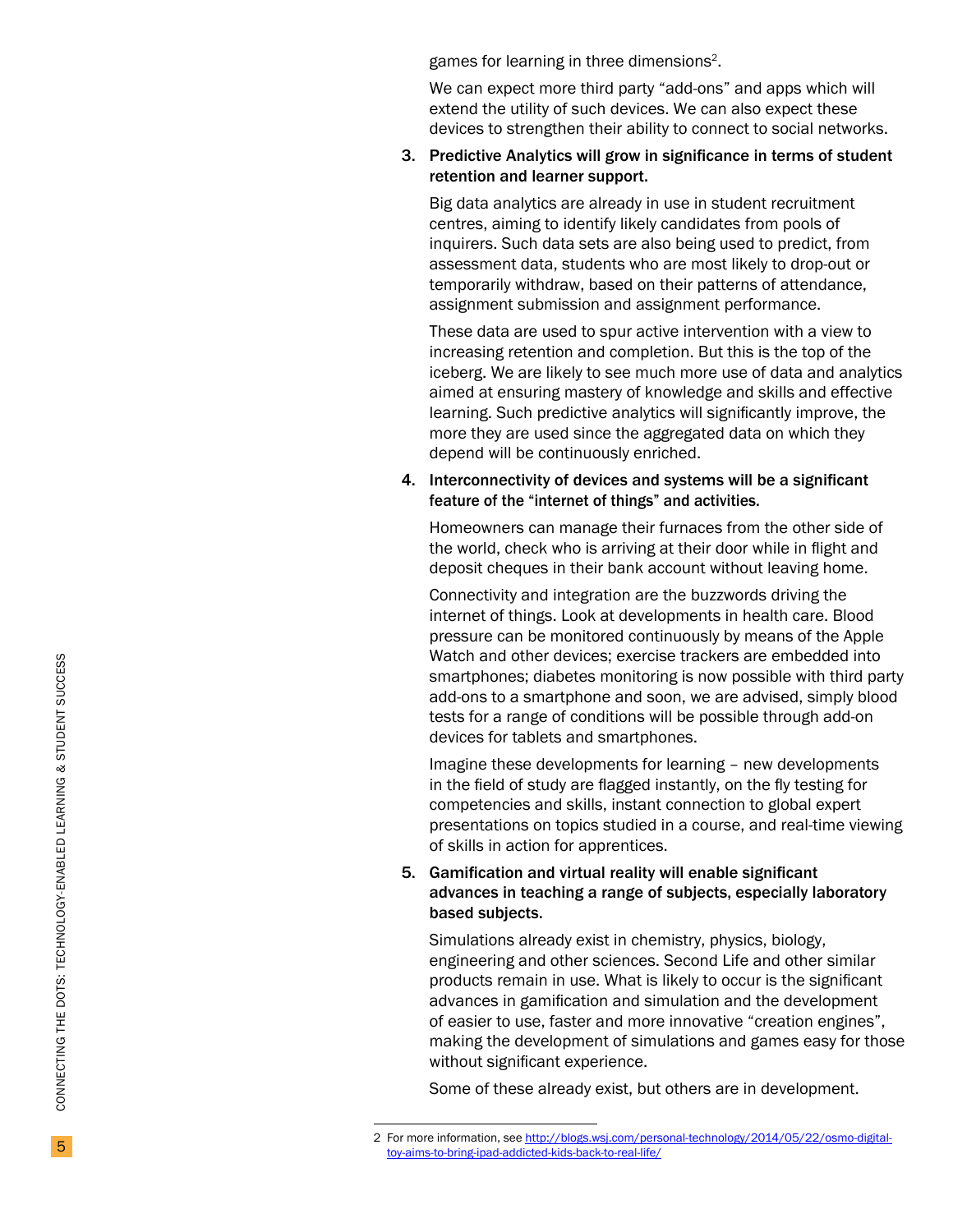We can expect some of the resultant simulators and games to be available as open educational resources (OER), but many will also be proprietary. It is also likely that many of these games and simulations will be designed to test skills and competencies, so that apprentice electricians, for example, can be tested on their abilities largely through simulators. Some of these developments will make use of virtual reality environments, also now quickly emerging.

# 6. Translation engines will continuously improve and become embedded in a great many applications.

Buckminster Fuller created the "Knowledge Doubling Curve"; he noticed that until 1900, human knowledge doubled approximately every century. According to IBM, the build out of the "internet of things" will lead to the doubling of knowledge every 12 hours.

To make sense of this growing knowledge "mine", translation is required. The faster we are able to translate from one language to another – say, from English to Mandarin or Cantonese and vice versa – then the more we can make use of this knowledge for learning, development and change. Translation engines have been with us since the early 1980s, but are becoming progressively better and more useful, with wearable simultaneous devices becoming available in 2016. Given the extent of learner mobility and the growth of the international student body, these developments may make learning easier for many students.

7. Collaborative technologies and social media – enabling rapid connectivity between learners, instructors and global experts – enabling knowledge sharing for all forms of learning.

During the last five years, mainly as a result of the growth of social networking, products dedicated to collaboration and supporting the growth of communities of interest and practice have appeared. Some of these are focused on project management and business, but many are being used for educational networking, resource sharing, collaboration and learning.

All of the major learning management systems have "collaboratories" either designed in or available as "addons". Some specialist software – e.g. NING, Core Community, Basecamp – have emerged as leaders in this space. Such systems provide for rapid and easy sharing of documents, videos, games and simulations, ideas as well as supporting collaborative groups and focused conversations. Given the power of peer-topeer learning and learning networks, these developments are likely to accelerate.

Faculty will be expected to leverage these technologies so as to increase access, offer higher quality and engaged learning and accelerate completion. Many are poorly equipped to do so, especially in terms of their knowledge of learning as a design science.

To make matters more demanding from a faculty members point of view, students being taught are also changing – classrooms and cohorts are more complex. In part this reflects shifts in Canada's demography, the increasing reliance of institutions on international students and the growth of the high fee paying "customer" student. The range of knowledge, skills and abilities within a class continues to become more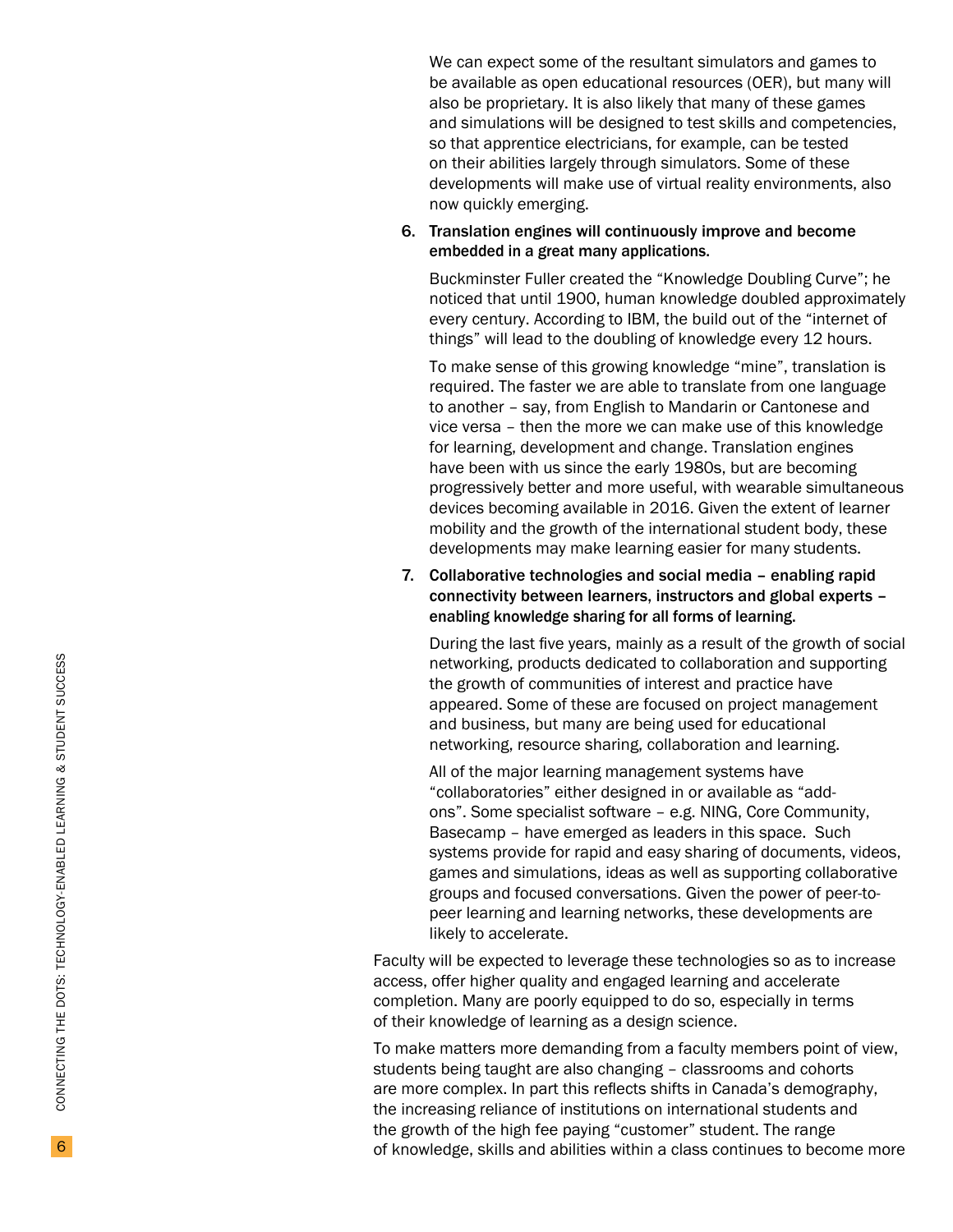varied, placing demands on faculty to differentiate their instructional strategies and personalize learning.

While some faculty are clearly able to respond to these challenges indeed, many thrive as the Pockets of Innovation Series on teachonline. ca ([www.teachonline.ca/pockets](http://www.teachonline.ca/pockets)) demonstrates – there are a large number who are finding changing their teaching and learning strategies difficult. This in turn affects student engagement and completion.

If the best predictors of learning outcomes are student engagement<sup>3</sup> and faculty satisfaction, do we need to do more to help faculty adapt their teaching and adopt some of the principles of agile design, constructivist learning and learning strategies? Do institutions need to focus less on the academic qualifications of their faculty (which are nonetheless important) and more on their understanding of instructional design, student engagement and assessment?

Student success is in part a function of faculty satisfaction and the ability of faculty to design deep and mindful learning experiences for the learners with whom they are working with. If we want more students to succeed, then we should focus more on student engagement and learning design and faculty need to be highly engaged in this work. We also need to explore the necessary conditions of practice for faculty to be successful as teachers. Many are not working under optimal conditions for efficacy.

# Key Issue 3: The Nature of Student Support Services

Faculty matter. But, to students, so do those who work in finance, registry, careers, residency management and in other roles in the institution. Many students drop-out or drop-down not because of their courses or faculty, but because of the quality of the non-academic services they receive.

Below is a map of the services a college or university normally provides and has to provide for on-campus as well as off-campus students.



*Figure 1: The Range of Student Support Services*

<sup>3</sup> See this review of the literature: [http://elearnmag.acm.org/featured.cfm?aid=1722023.](http://elearnmag.acm.org/featured.cfm?aid=1722023)